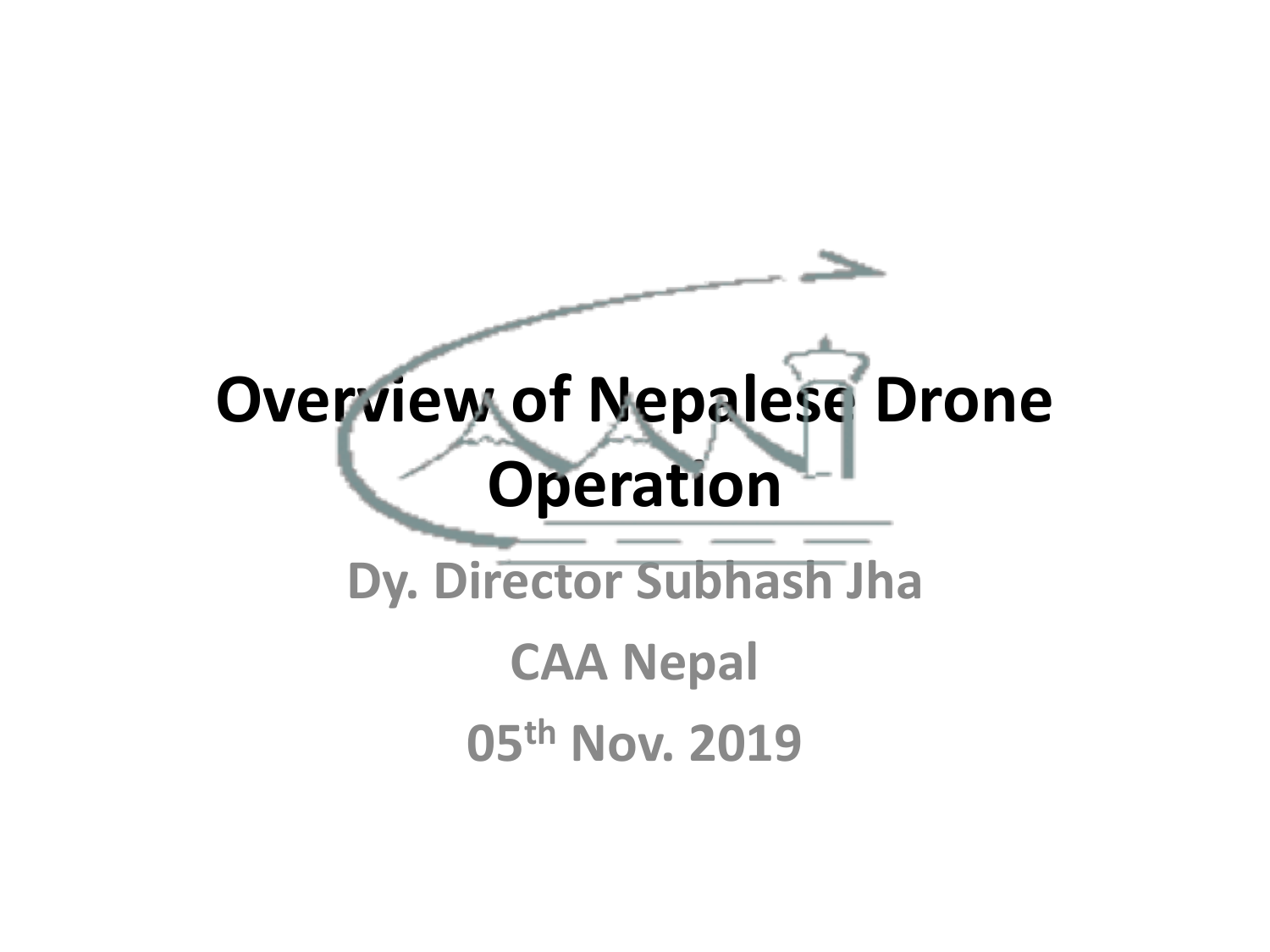### **Contents**

- **Historical background**
- **Role of CAAN**
- **National aviation legal framework**
- **Current status of DRONE OPERATION**
- **Challenges and constraints**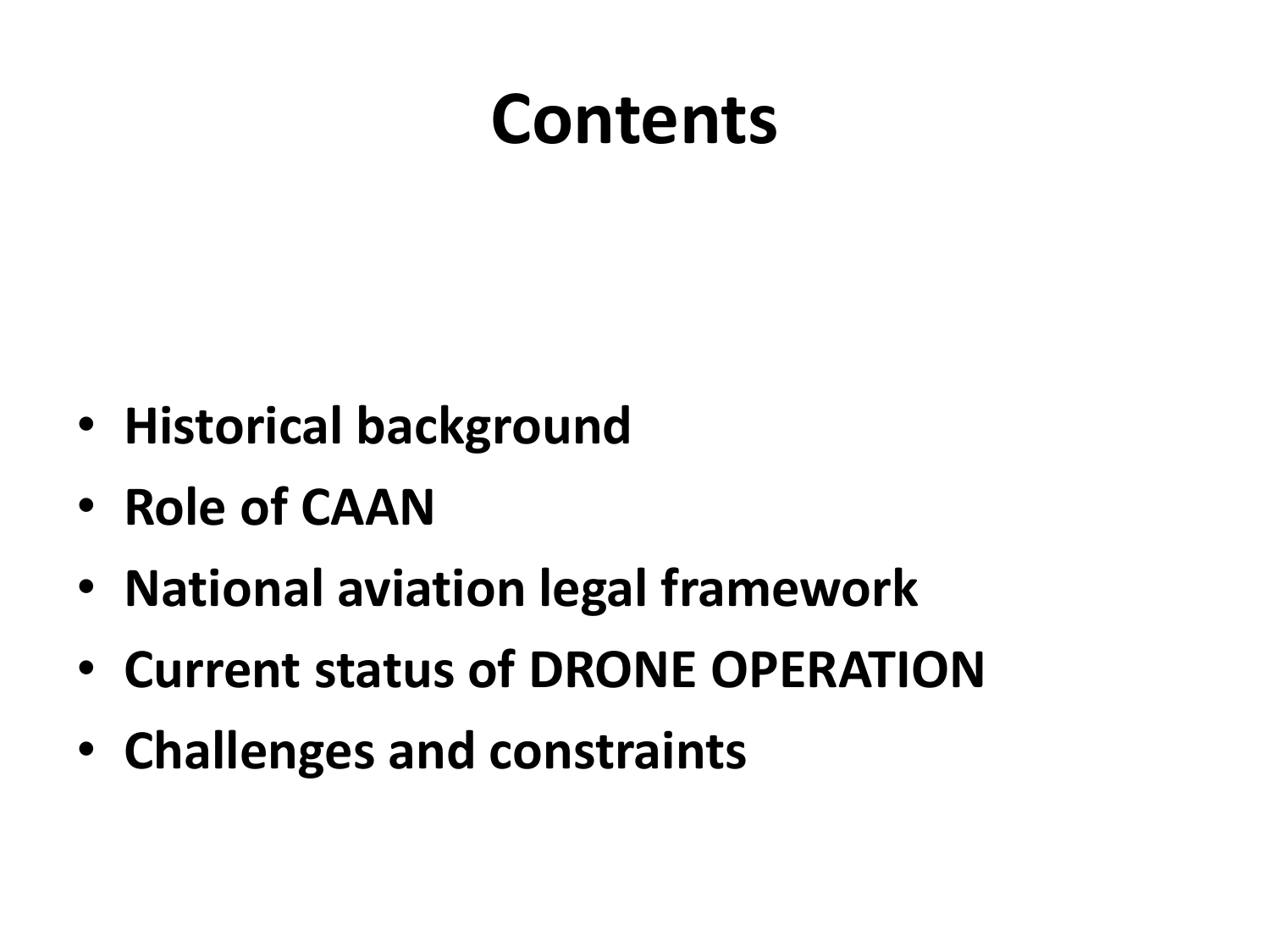# **Civil Aviation Authority of Nepal**

- **Established in 1998 as per CAAN Act 1996**
- **Head office at Babar Mahal Kathmandu**
- **Regulator for all aviation activities in Nepal**
- **Owner and operator of all airports in Nepal**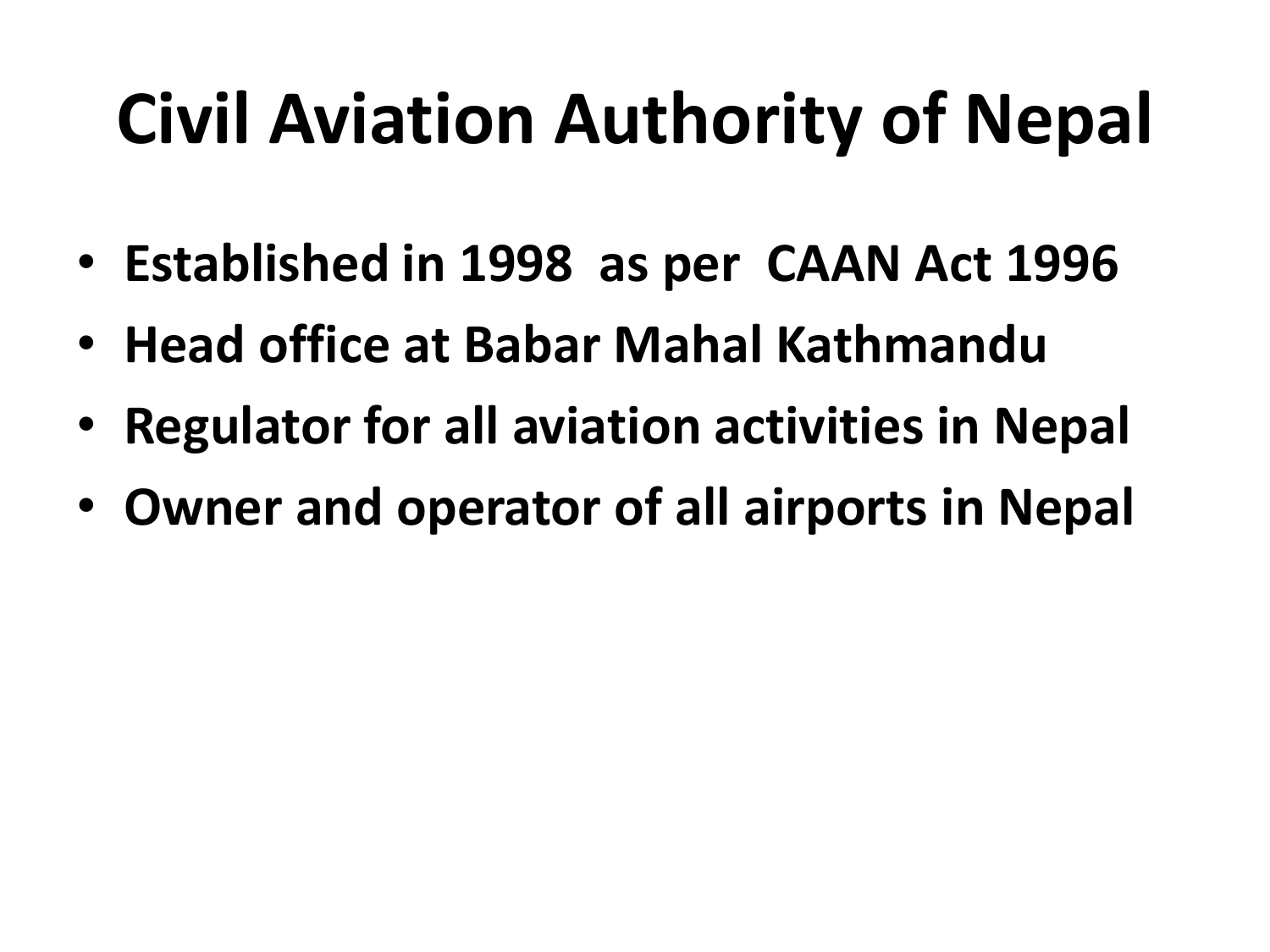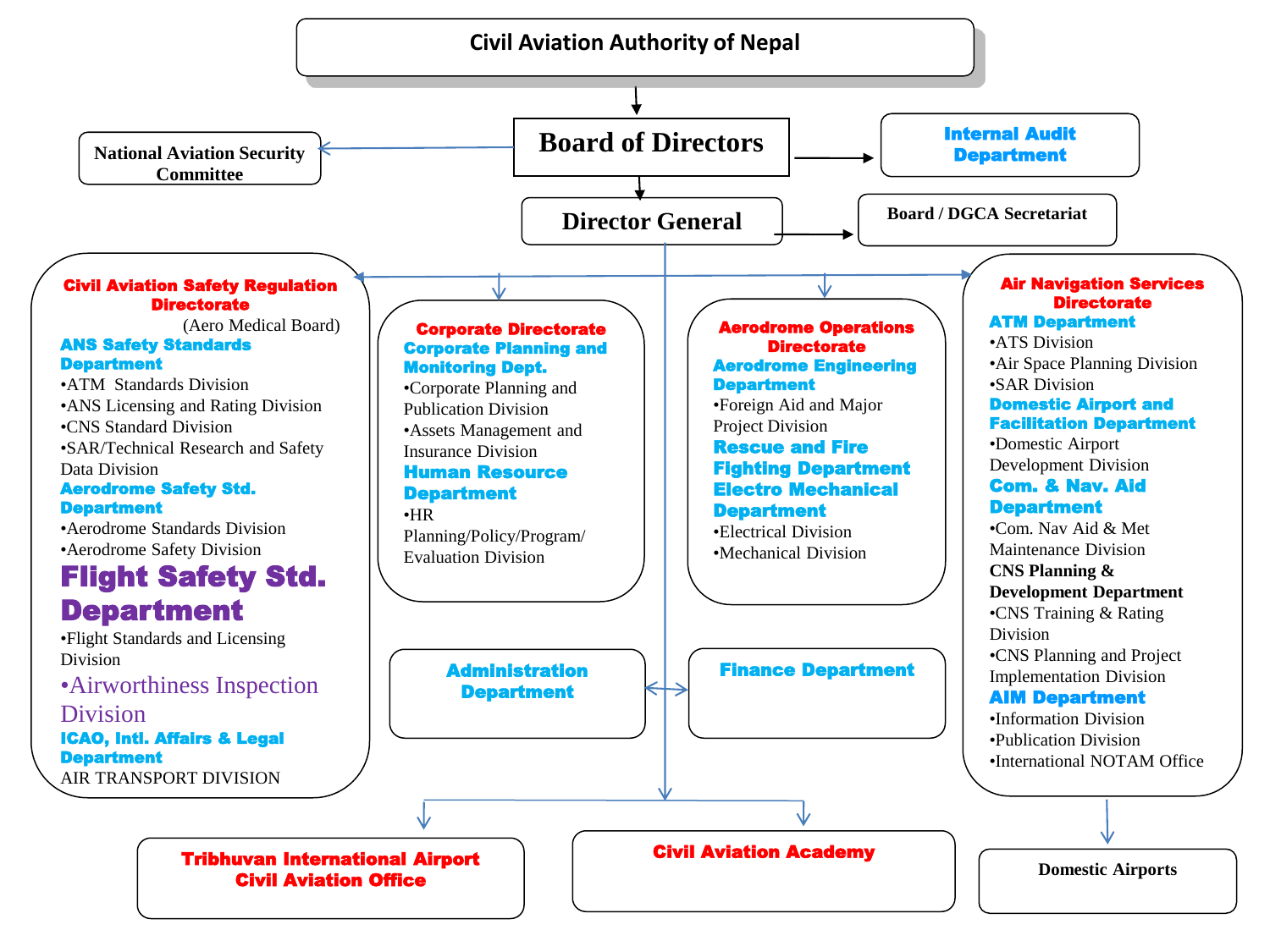# **Historical background**

- **2015 massive earthquake**
- **Foreigner and media group started to capture destruction**
- **Safety of aircraft, occupants and public is CAAN's prime responsibility**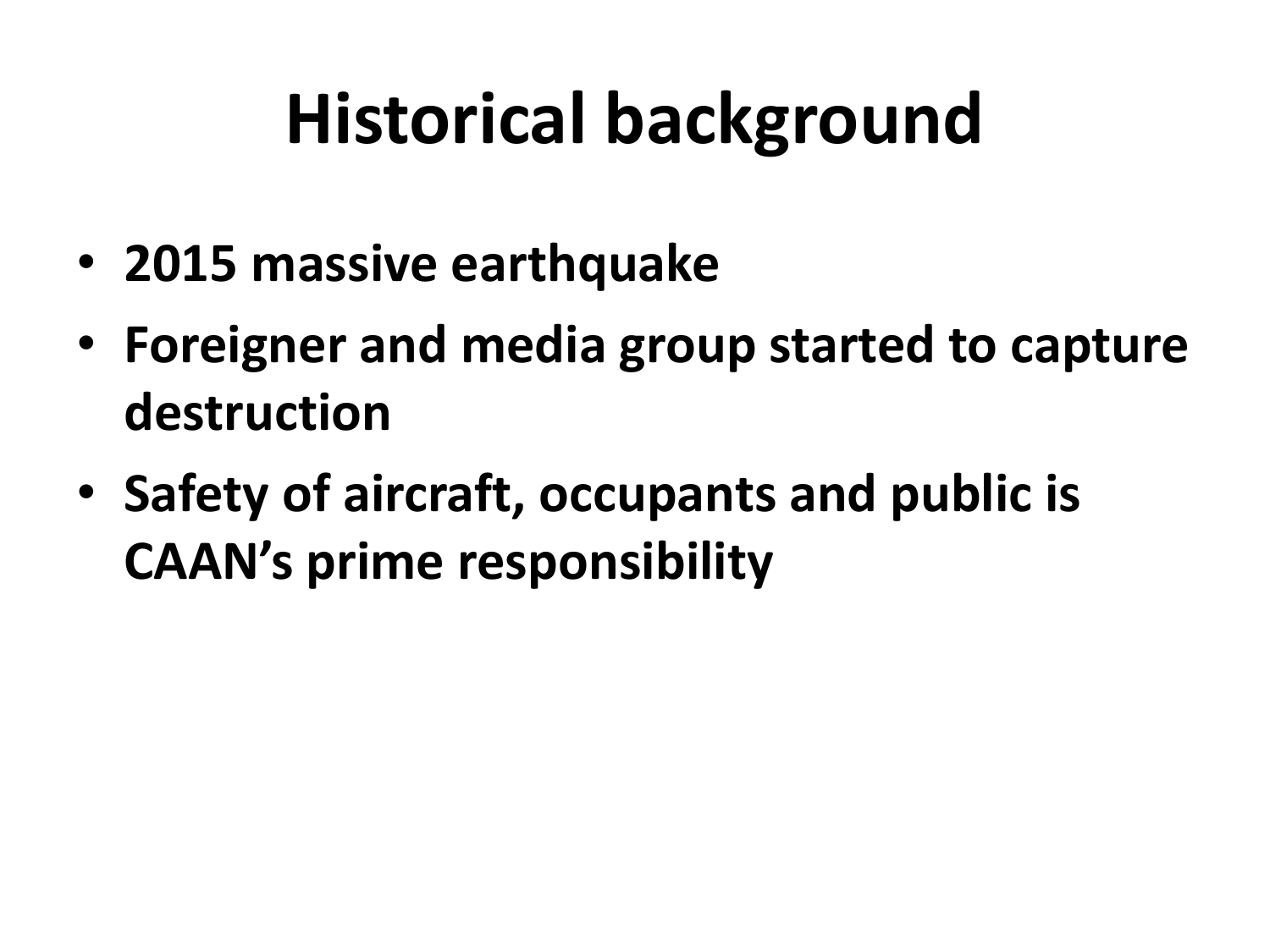## **Regulatory framework**

- **Civil Aviation Authority of Nepal Act 1996 Article 5 requires any flying object shall be regulated by CAAN**
- **Flight Operations Directive 07 (2015) CAAN**
- **RPA SOP (2016) MOHA revised in (2019)**
- **Requirements for the Licensing of DRONE pilots in Personnel Licensing Requirements (PELR) of CAAN in line with ICAO regulation.**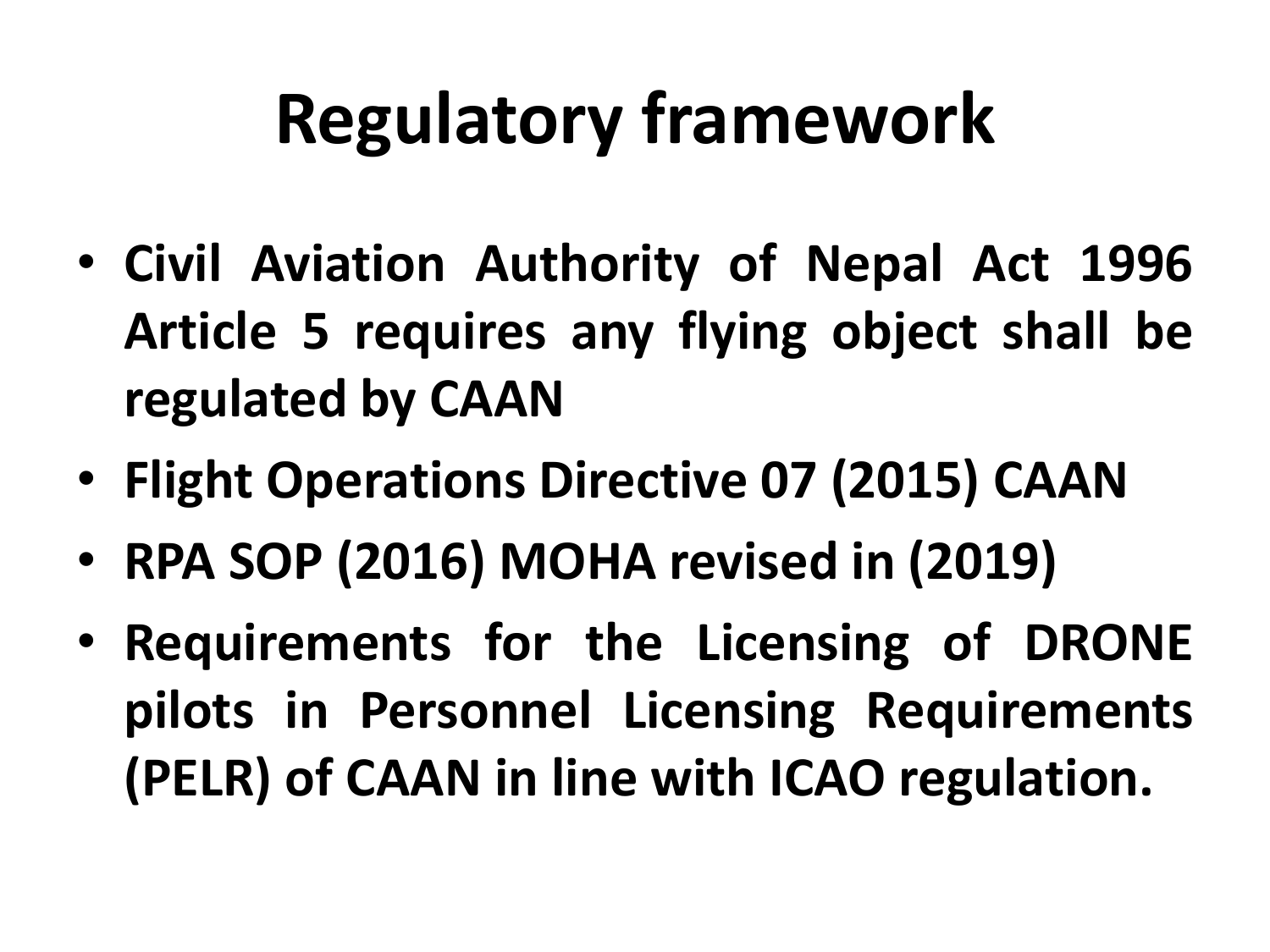# **Flight Operations Directive**

**Issued on- May 2015**

**Objective- To regulate the operation of UAVs in territory of Nepal** 

- **Two categories –small and large**
- **Small- less than 20kg**
- **FOD applicable for small UAVs only**

**Action prohibited:**

- **Dropping off any objects**
- **Conduct unsafe flight endangering safety of public**
- **Conduct flight without permission from CAA Nepal if the UAV is more than 7kg and flight is in controlled airspace and flight above 200ft**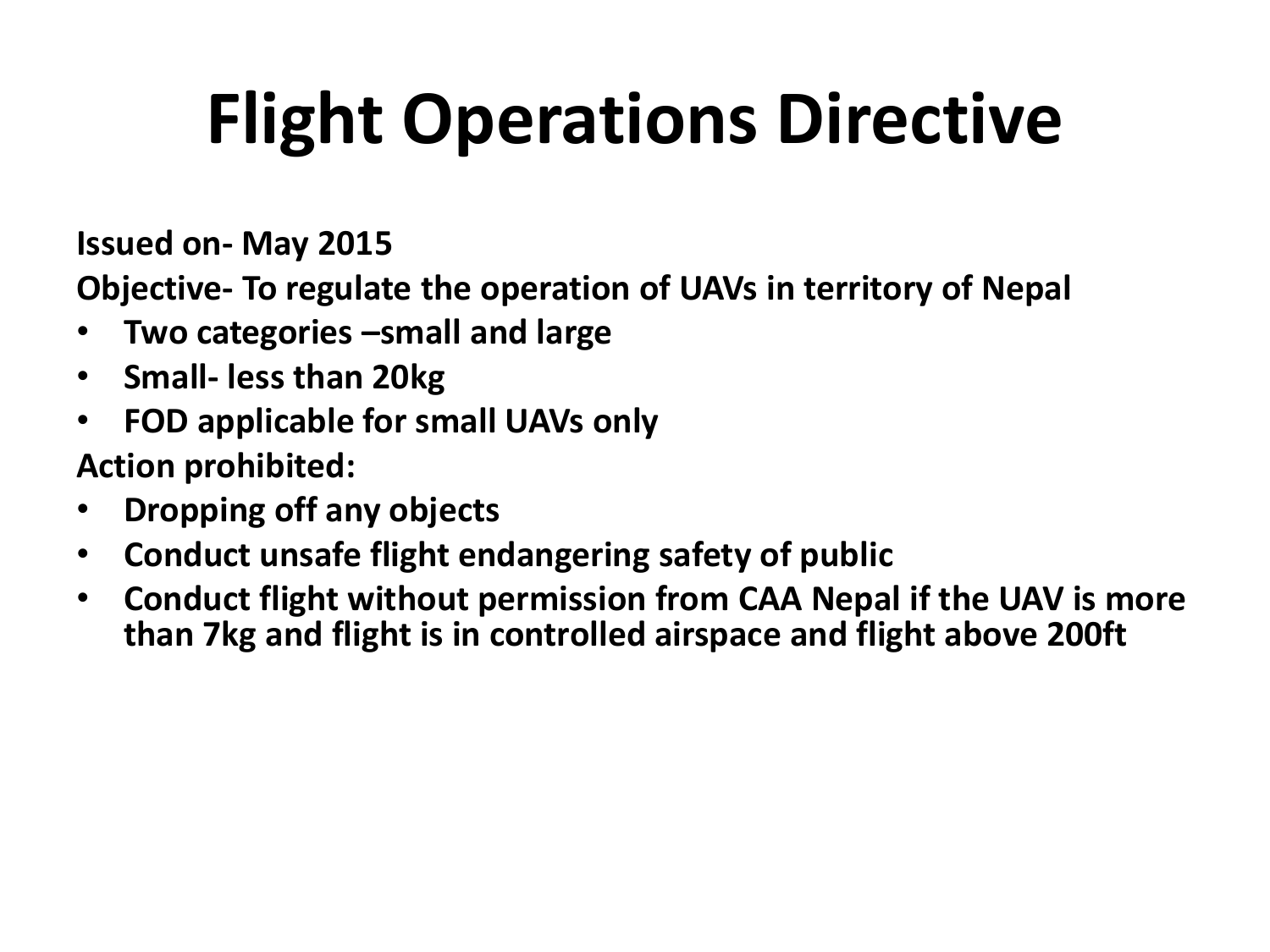**Flights prohibited for:**

- **a) over or within 150 meters of any congested area;**
- **b) over or within 150 meters of an organized open-air assembly of more than 1,000 persons;**
- **c) within 50 meters of any vessel, vehicle or structure which is not under the control of the person in charge of the aircraft; or**
- **d) within 50 meters of any person**
- **No flight in approach and takeoff area of airport irrespective of height**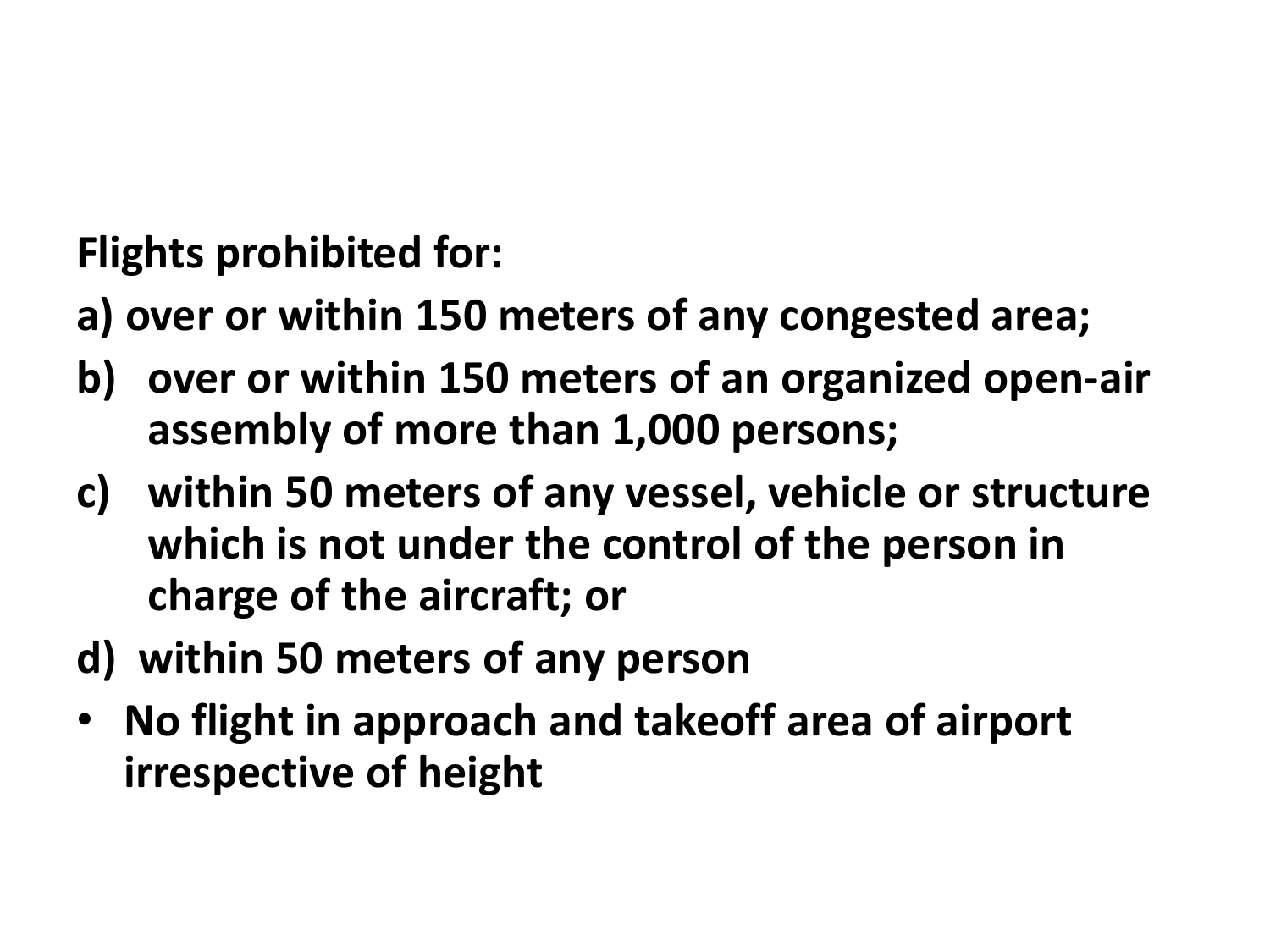## **Drone related directives (2016) MOHA revised in (2019**

- **Main features**
- **All types of drone must be registered and Unique Identification Number (UIN) must be received from CAAN**
- **Drones are classified according to weight, purpose of flight and sensitivity of risk of flight**
- **Strong enforcement action has been imposed**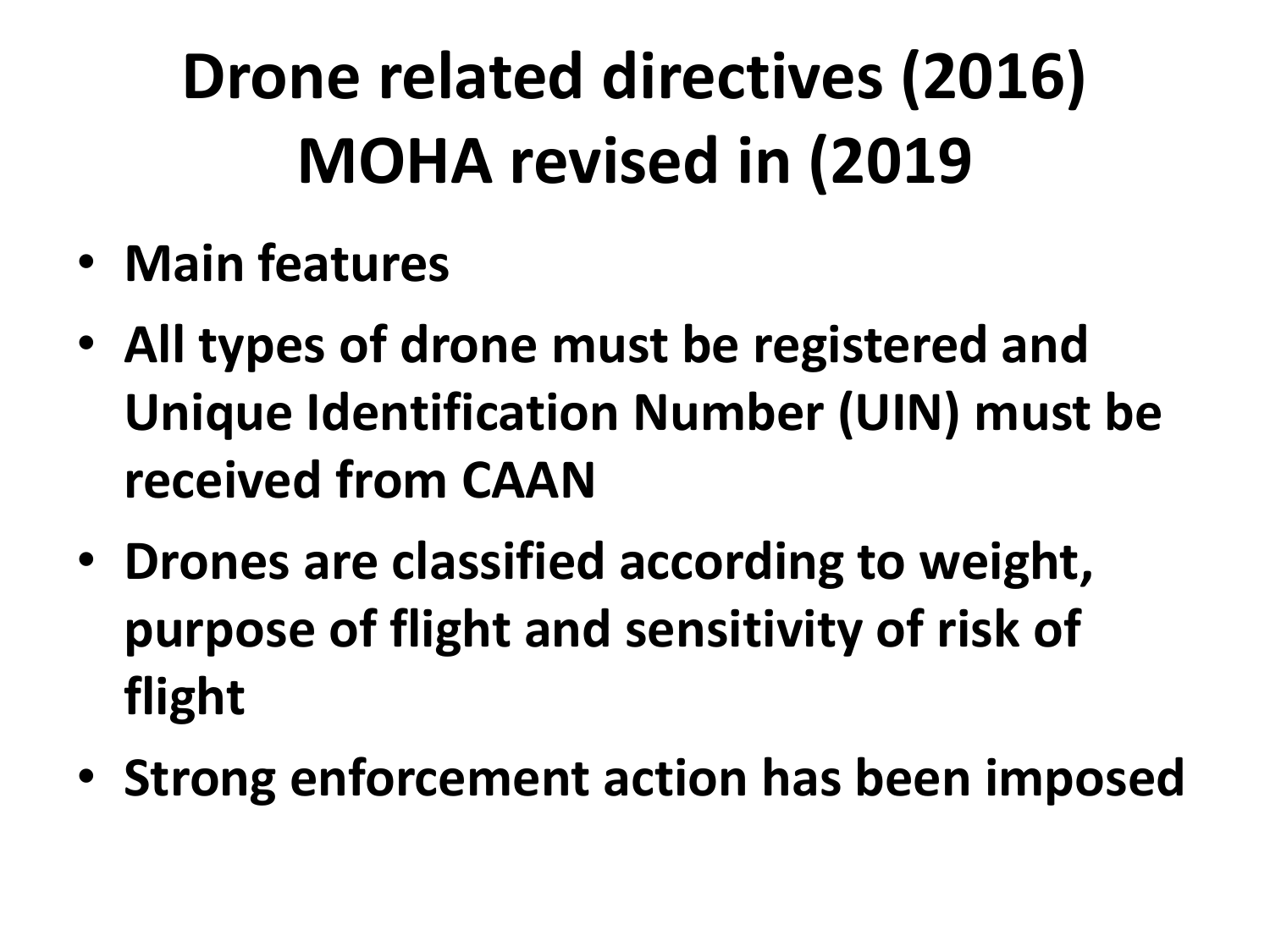- **Category A drone which has weight up to 250 gm very low risk operation**
- **Category B drone which has weight up to 250gm-2 Kgs low risk operation**
- **Category C drone which has weight up to 2Kgs-25 Kgs Regulated low risk operation**
- **Category D drone which are more than 25 Kgs Regulated risk operation**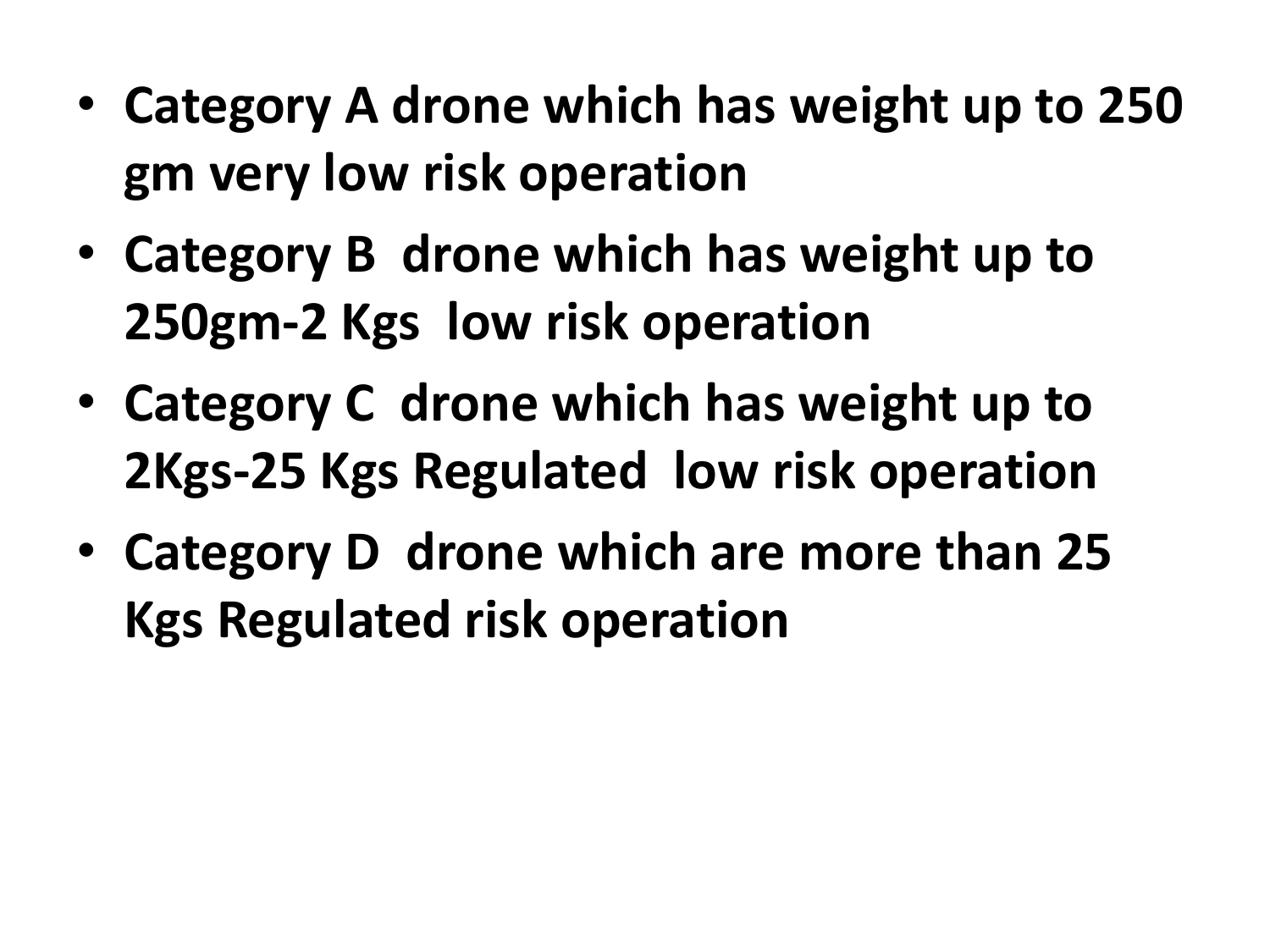## **Qualification to operate drone**

- **Minimum age is 18 years**
- **Must have basic know how of radio frequency**
- **Must have knowledge about flying equipment such as control of flight, landing and airspace**
- **Must be aware of sensitivity archaeological importance, army area restricted and prohibited area**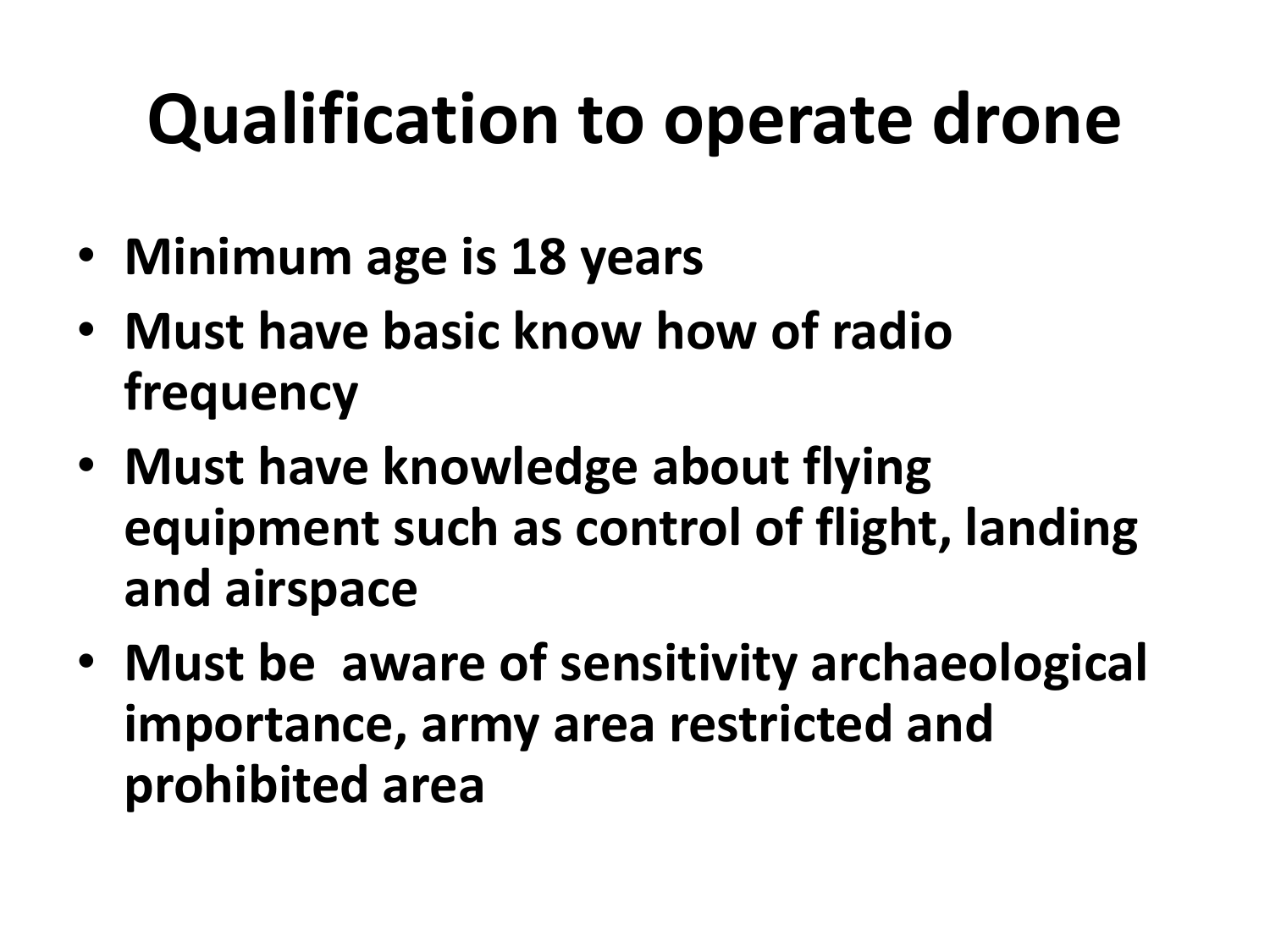#### **Weather conditions**

- **Only in day light within sunrise to sunset**
- **Ground visibility more than 5 km**
- **Cloud ceiling 450 meter**
- **During rain, thunderstorm and extreme weather conditions (Don't fly)**
- **Don't fly if wind speed is more than 10 Kts**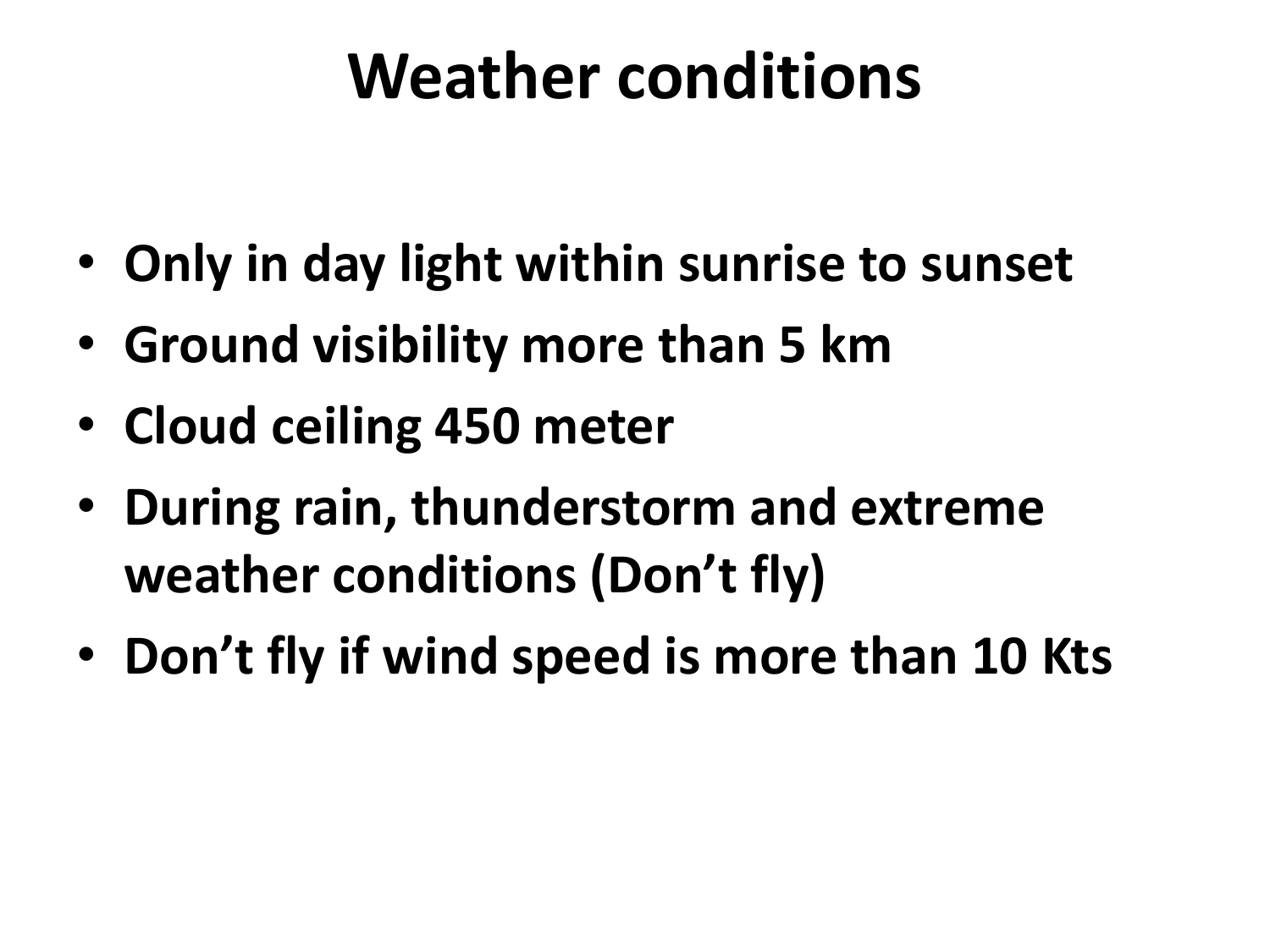## Other Conditions

- **Within 5 km of airport and air routes**
- **5km horizontal distance from international borders**
- **1000 meters aerial distance from VVIP residence / Office/ Army, Security headquarters**
- **Area declared by govt as restricted or prohibited and areas where securities activities are going on**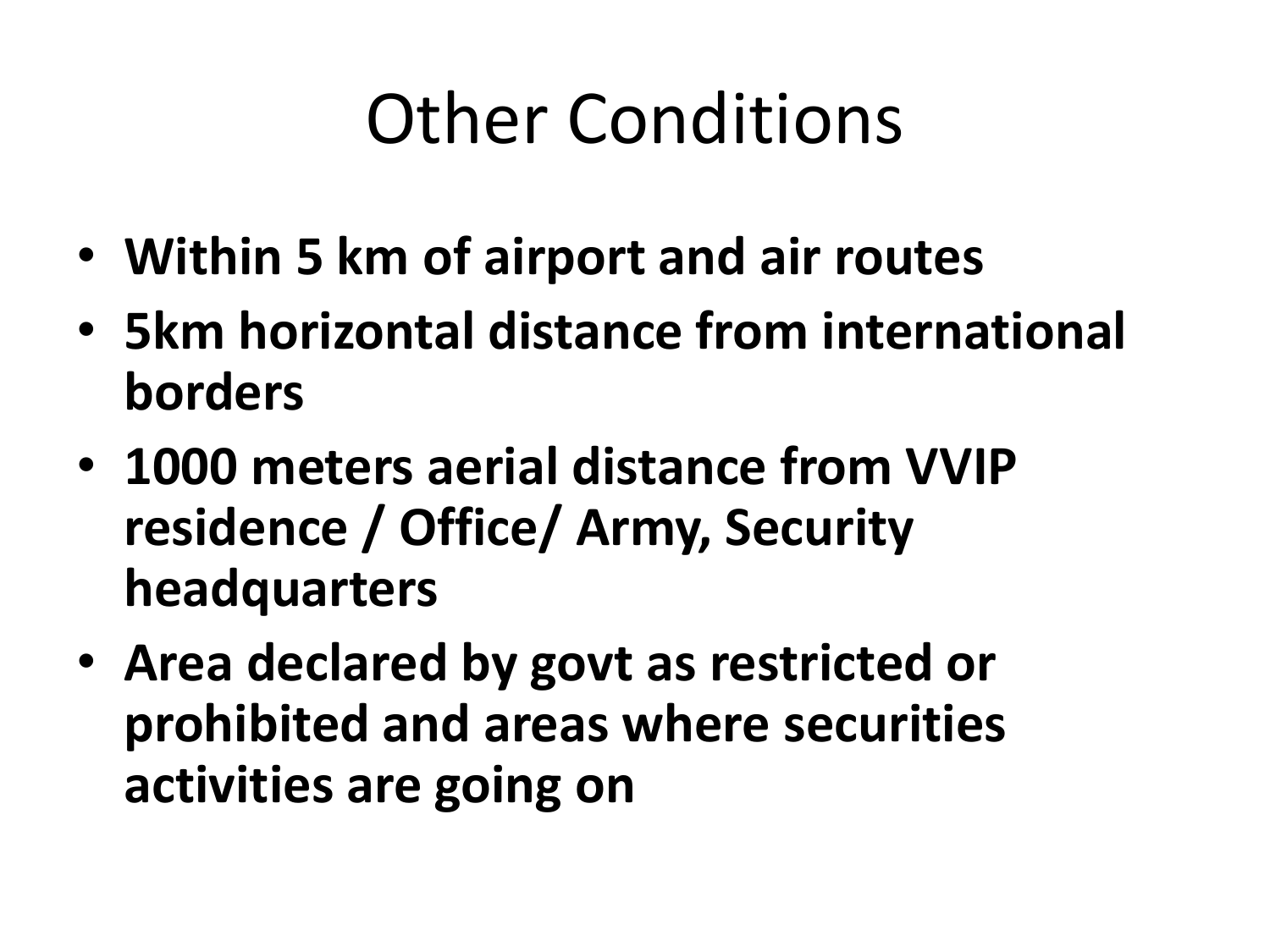Always inform local administrations of the drone operation and if asked by securities agencies then provide the data taken by drone

- For Category C and D third party liability insurance is must
- **UAV less than 2 kg flown over the private property and below 200ft AGL need no permission from CAAN**
- However in all cased drone must be registered and permission from District administration office must be obtained before flight.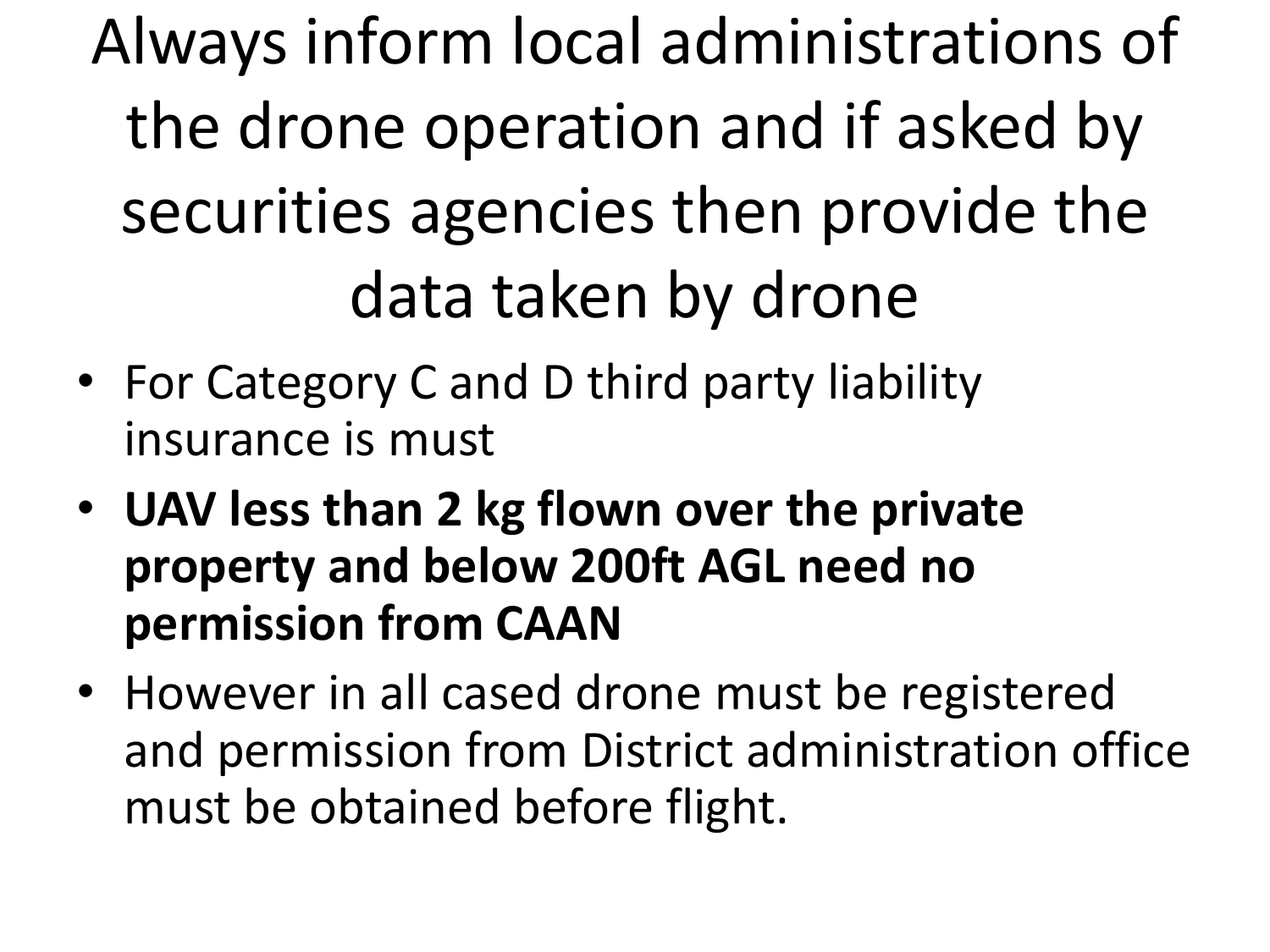### **Enforcement action**

**Violation of the provisions leads to legal action set forth in Civil Aviation Authority of Nepal Act 2053 (1996) amounting to 25,000 however as per new directives of MOHA if anybody found flying drone without permit then drone will immediately seized and brought to CAAN with police report and CAAN will auction that drone and revenue will be deposited to govt revenue account and inform to seizing authority (Police)**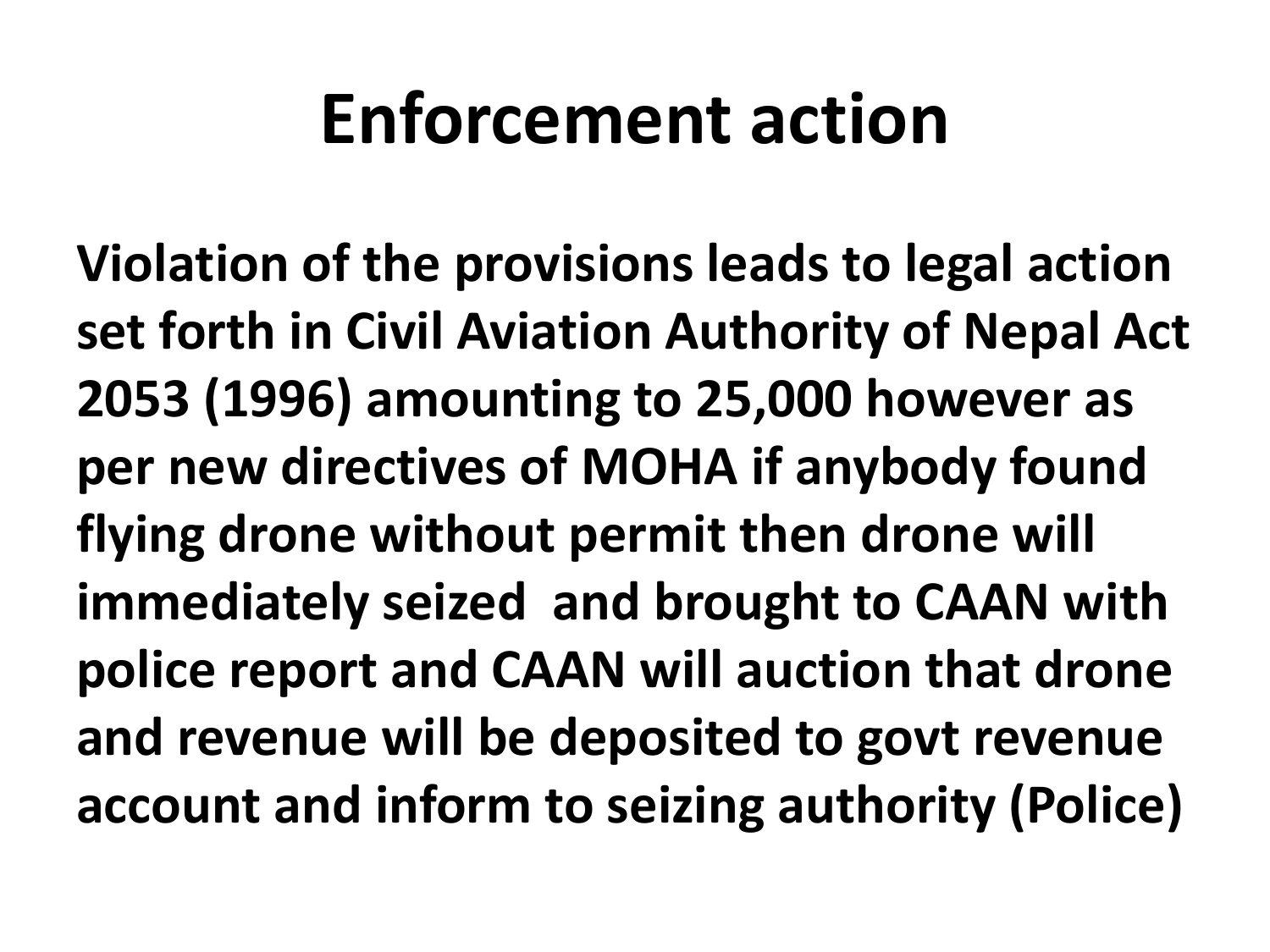# **UAV flight permission procedure**

- **For registration of Drone Contact office-**
- **Flight Safety Standards Department Sinamangal**
- **Civil Aviation Safety Regulation Directorate**
- **Telephone 00977-1-411075**
- **Fax 00977-1-4111141**
- **Then they go to concerned District Administration Office to get permission with required details**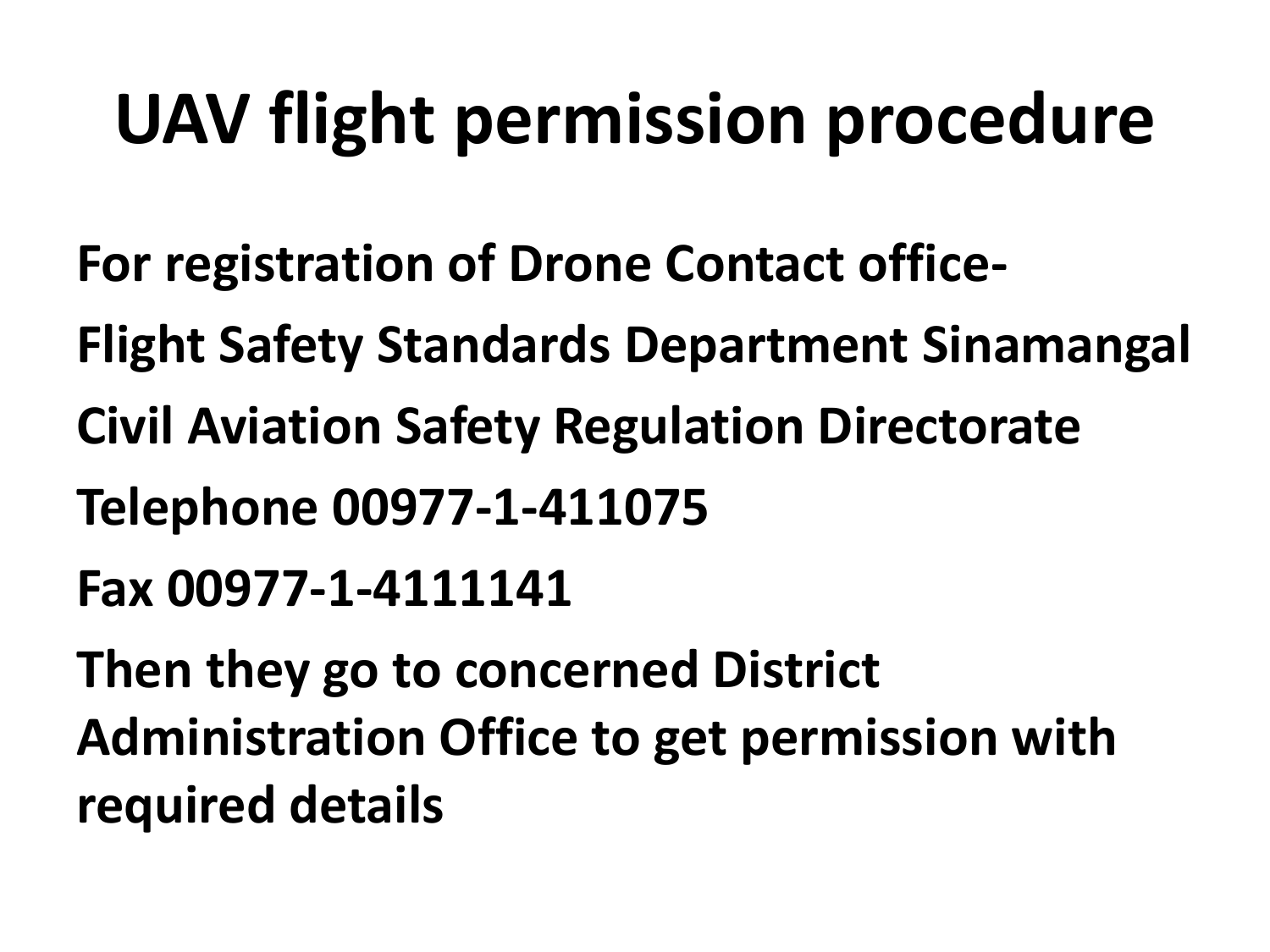# **Challenges for CAAN**

- **Recreational and commercial drone operation permission procedure with limited resources**
- **Lack of adequate surveillance mechanism**
- **Busy with conventional aviation activities**
- **Could not grow in size with rapid growth in such technical progress**
- **Lack of coordination among interline agencies such as ministry of home affairs , ministry of defense, ministry of communication and information, Nepal police local government bodies etc.**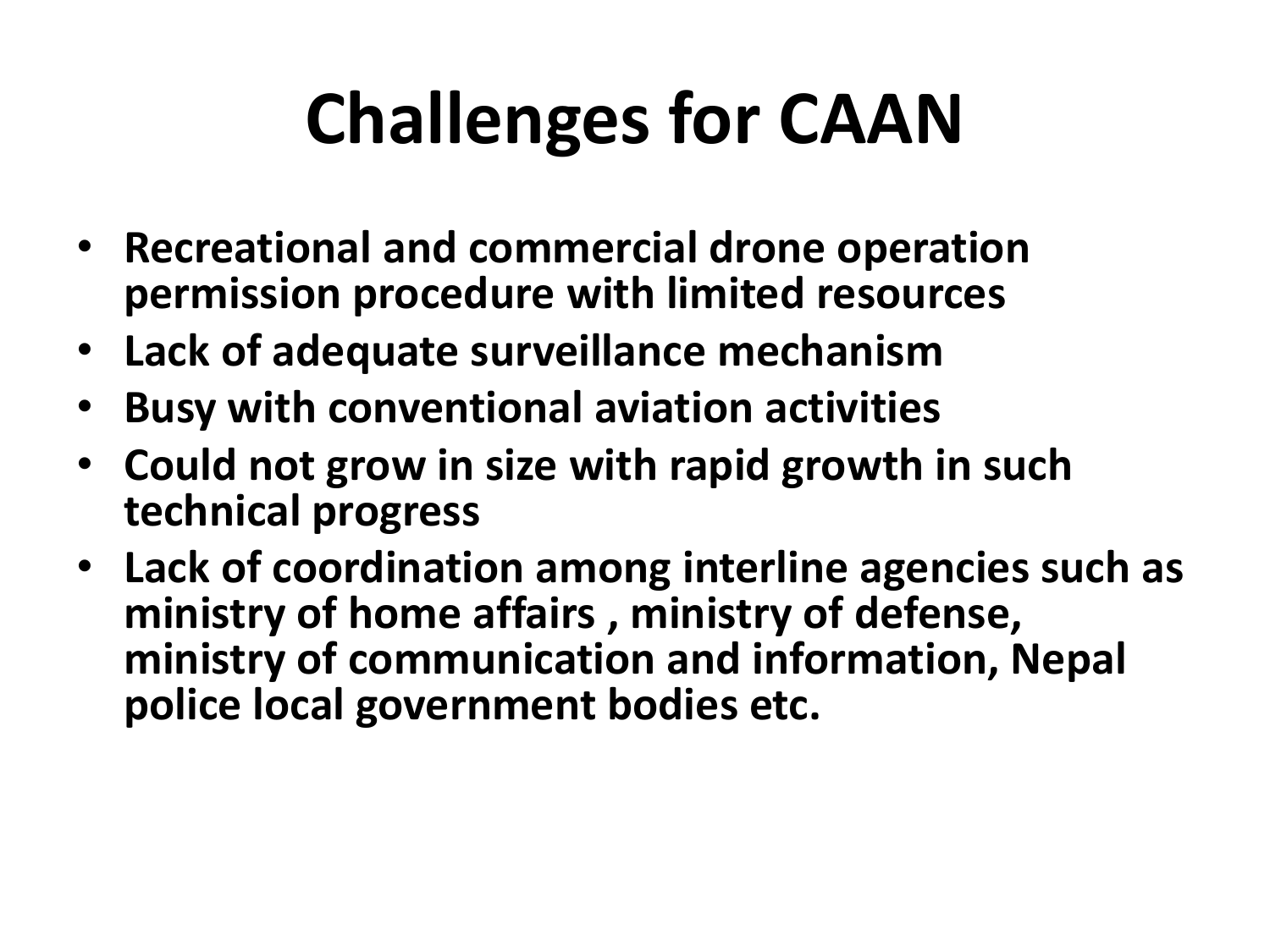### **Expectation of CAA from this workshop**

- **Assistance in better certification standards**
- **Clear demarcation in sets of rules of regulations for commercial and sports activities**
- **License issuance and conversion process**
- **Continued support from all the stake holders and team work for the betterment and take benefit of this technology.**